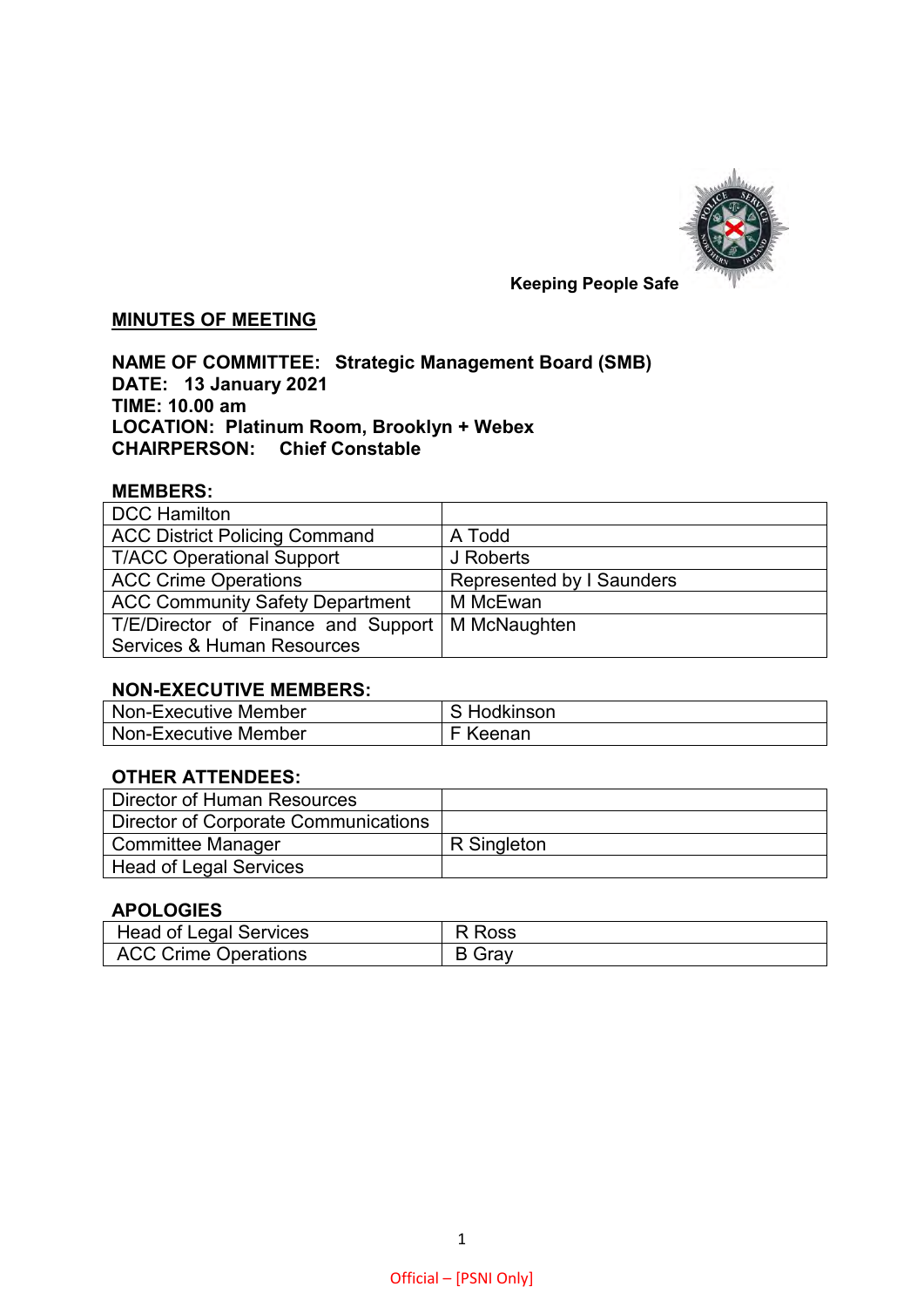# **ACTIONS assigned by the Chair are highlighted in blue text.**

| Item No |                                                                                                                                                                                                                                                                                                                                                                                                                                                                                                                 |
|---------|-----------------------------------------------------------------------------------------------------------------------------------------------------------------------------------------------------------------------------------------------------------------------------------------------------------------------------------------------------------------------------------------------------------------------------------------------------------------------------------------------------------------|
| 1.0     | 01/21 Welcome and Apologies                                                                                                                                                                                                                                                                                                                                                                                                                                                                                     |
|         |                                                                                                                                                                                                                                                                                                                                                                                                                                                                                                                 |
| 2.0     | 02/21 Declaration of Conflict of Interest                                                                                                                                                                                                                                                                                                                                                                                                                                                                       |
|         | The Chief Constable stated that as per decision taken at Service<br>Executive Board on 18 January 2017, in line with good corporate<br>governance practice as set out by the NI Audit Office, members and any<br>persons in attendance were to declare any conflict of interest with any<br>items on the agenda, which would be recorded in the minutes.                                                                                                                                                        |
|         | No declarations of interest were declared.                                                                                                                                                                                                                                                                                                                                                                                                                                                                      |
| 3.0     | 03/21 Minutes of Previous meetings                                                                                                                                                                                                                                                                                                                                                                                                                                                                              |
|         | The minutes from the meeting on 9 December 2020 were approved<br>subject to a summary of the decision to ratify the Strategic<br>Communications and Engagement Strategy being recorded as it<br>had been overlooked in the minutes.                                                                                                                                                                                                                                                                             |
| 4.0     | 04/21 Actions Arising from previous meetings                                                                                                                                                                                                                                                                                                                                                                                                                                                                    |
|         | The outstanding actions were reviewed and the action register was<br>updated accordingly.                                                                                                                                                                                                                                                                                                                                                                                                                       |
| 5.0     | 05/21 Highlight Reports for Governance Boards                                                                                                                                                                                                                                                                                                                                                                                                                                                                   |
|         | The Chief Constable referred to the summaries provided from the most<br>recent Service Investment Board (SIB) and the People and Culture<br>Boards (PCB), previously circulated.                                                                                                                                                                                                                                                                                                                                |
|         | Members discussed the merits of the SIB and how it had provided<br>opportunity to ensure Procurement and Contract Management practices<br>and processes were aligned and fit for purpose. The Director of Human<br>Resources updated members that leads had been identified for the<br>People Action Plan and a Terms of Reference was currently in draft<br>It was established that the Strategic Promotions and<br>form.<br>Examinations Board (SPEB) would be absorbed into the People and<br>Culture Board. |
|         | Action: Provide a copy of the Terms of References for the committees<br>under the People Action Plan to Chief Constable – D/Human Resources                                                                                                                                                                                                                                                                                                                                                                     |
|         | <b>Updates Noted.</b>                                                                                                                                                                                                                                                                                                                                                                                                                                                                                           |
|         |                                                                                                                                                                                                                                                                                                                                                                                                                                                                                                                 |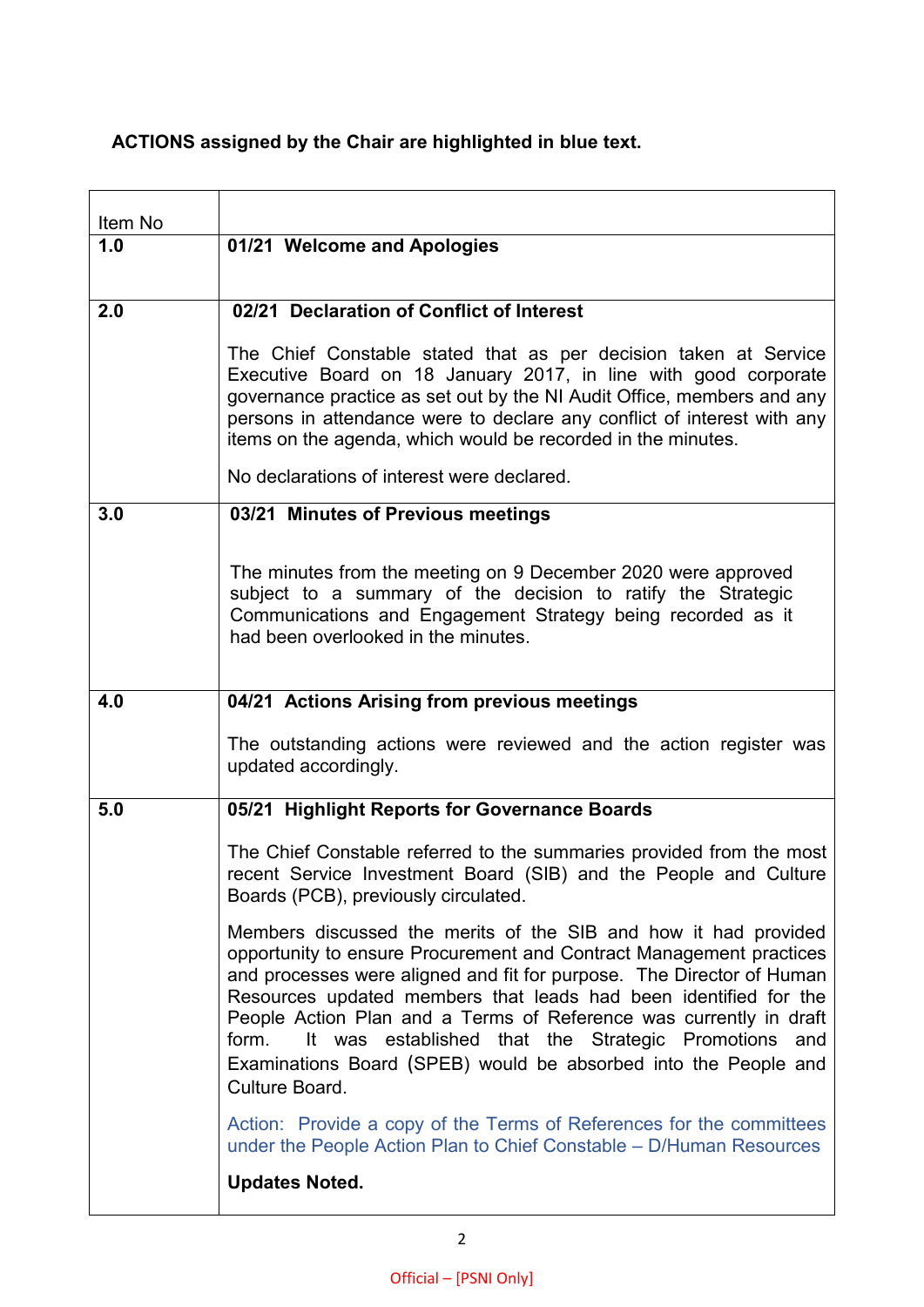| 6.0 | 06/21 Corporate Risk Register                                                                                                                                                                                                                                                                                                                                                                                                                                                                                                                                                                   |
|-----|-------------------------------------------------------------------------------------------------------------------------------------------------------------------------------------------------------------------------------------------------------------------------------------------------------------------------------------------------------------------------------------------------------------------------------------------------------------------------------------------------------------------------------------------------------------------------------------------------|
|     | The Deputy Chief Constable provided an update on the status of the<br>risks within the Corporate Risk Register. Permission was granted to<br>raise the residual risk rating on the Mandatory Training Risk from 12 to<br>16.                                                                                                                                                                                                                                                                                                                                                                    |
|     | A verbal update on anticipated changes and additions to the risk register<br>was provided with an assurance that the full risk register would be<br>updated for the next SMB meeting. Members were informed that the<br>final estates report was due at the end of March 2021 and would help to<br>understand and articulate the estates risk. The Crime Recording Risk<br>would also be added to the Corporate Risk Register.                                                                                                                                                                  |
|     | Members discussed the challenge of making the Corporate Risk<br>Register agile enough to capture immediate risks. It was proposed that<br>the Corporate Risk Register should feature as a weekly agenda item at<br>the regular Service Executive Team meetings.                                                                                                                                                                                                                                                                                                                                 |
|     | <b>Action:</b> Consider the appropriateness of adding Estates and<br>NPT/Resourcing to the Corporate Risk Register - Deputy Chief<br>Constable.                                                                                                                                                                                                                                                                                                                                                                                                                                                 |
|     | Action: Add Corporate Risk as a weekly agenda item at Service<br>Executive Team meeting and consider how to operationalise the<br><b>Corporate Risk Register - Deputy Chief Constable</b>                                                                                                                                                                                                                                                                                                                                                                                                       |
|     | Decision: Increase the residual risk on mandatory training risk<br>from 12 to 16.                                                                                                                                                                                                                                                                                                                                                                                                                                                                                                               |
| 7.0 | 07/21 Finance Report                                                                                                                                                                                                                                                                                                                                                                                                                                                                                                                                                                            |
|     | The T/E/Director of Finance and Support Services & Human Resources<br>provided an update on the current in year budget position and on<br>progress for achieving a balanced budget next year. A projected in year<br>underspend was reported, with the potential for the under spend to<br>increase if a number of uncertain liabilities did not crystallise. Members<br>acknowledged that there were limited spending opportunities at this<br>stage of the financial year. The limitations of being unable to carry over<br>the underspend into the next financial year were also recognised. |
|     | <b>Decisions:</b>                                                                                                                                                                                                                                                                                                                                                                                                                                                                                                                                                                               |
|     | 1. It was accepted that there would be an underspend at year<br>end<br>2. SMB would not spend money needlessly<br>3. It was not possible at this stage in the financial year to<br>embark on any substantial projects.                                                                                                                                                                                                                                                                                                                                                                          |
|     | Members availed of a break from 11.10 am - 11.20am                                                                                                                                                                                                                                                                                                                                                                                                                                                                                                                                              |